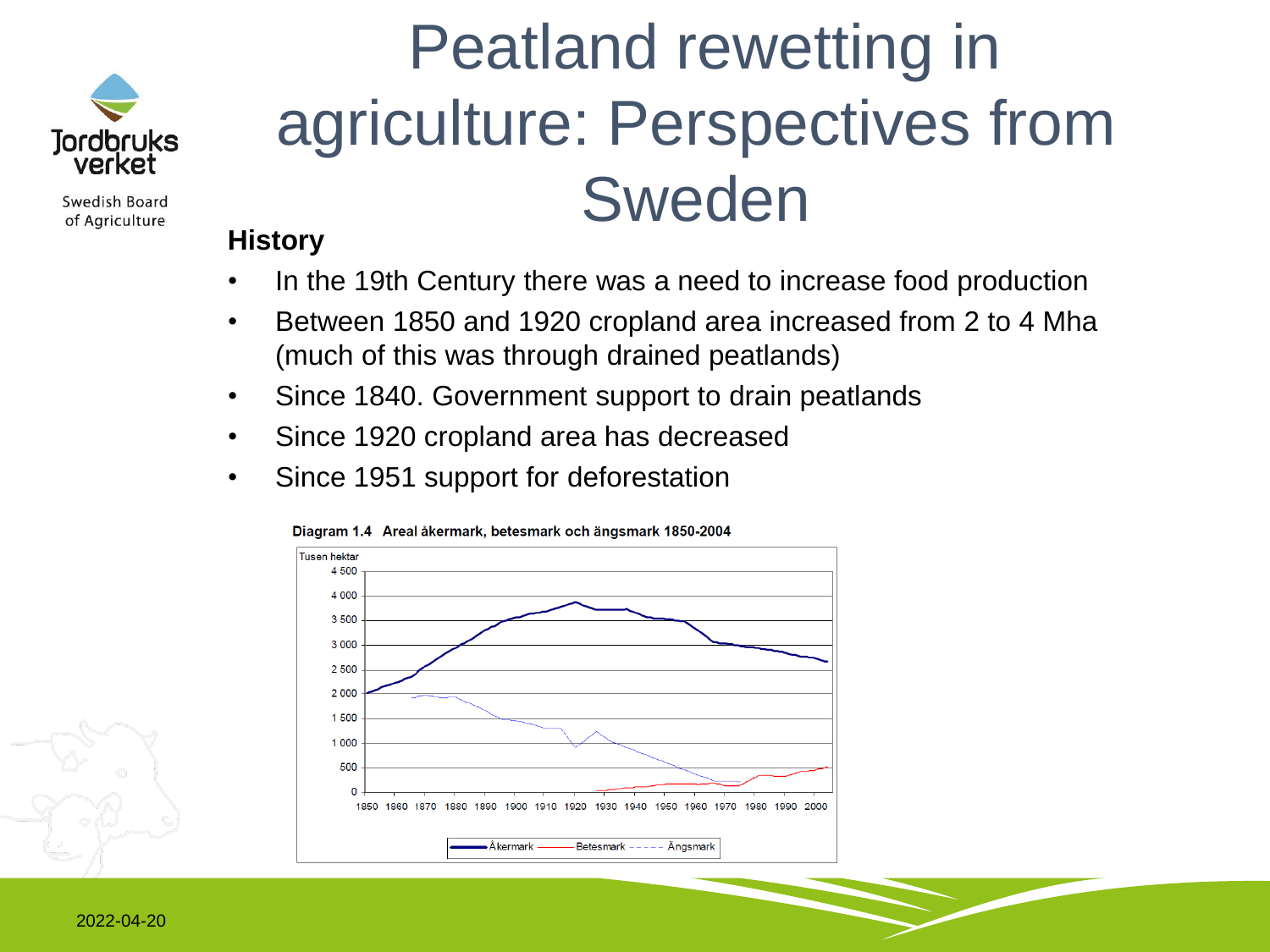

Swedish Board of Agriculture

### Land use and emissions in 2020

|                        | Drained organic soil area (ha) |  |
|------------------------|--------------------------------|--|
| <b>Land use</b>        |                                |  |
| <b>Forests</b>         | 939 000                        |  |
| Cropland               | 140 000                        |  |
| Pasture                | 19 000                         |  |
| <b>Peat extraction</b> | 6 0 0 0                        |  |



CO2 emissions (kton)

2022-04-20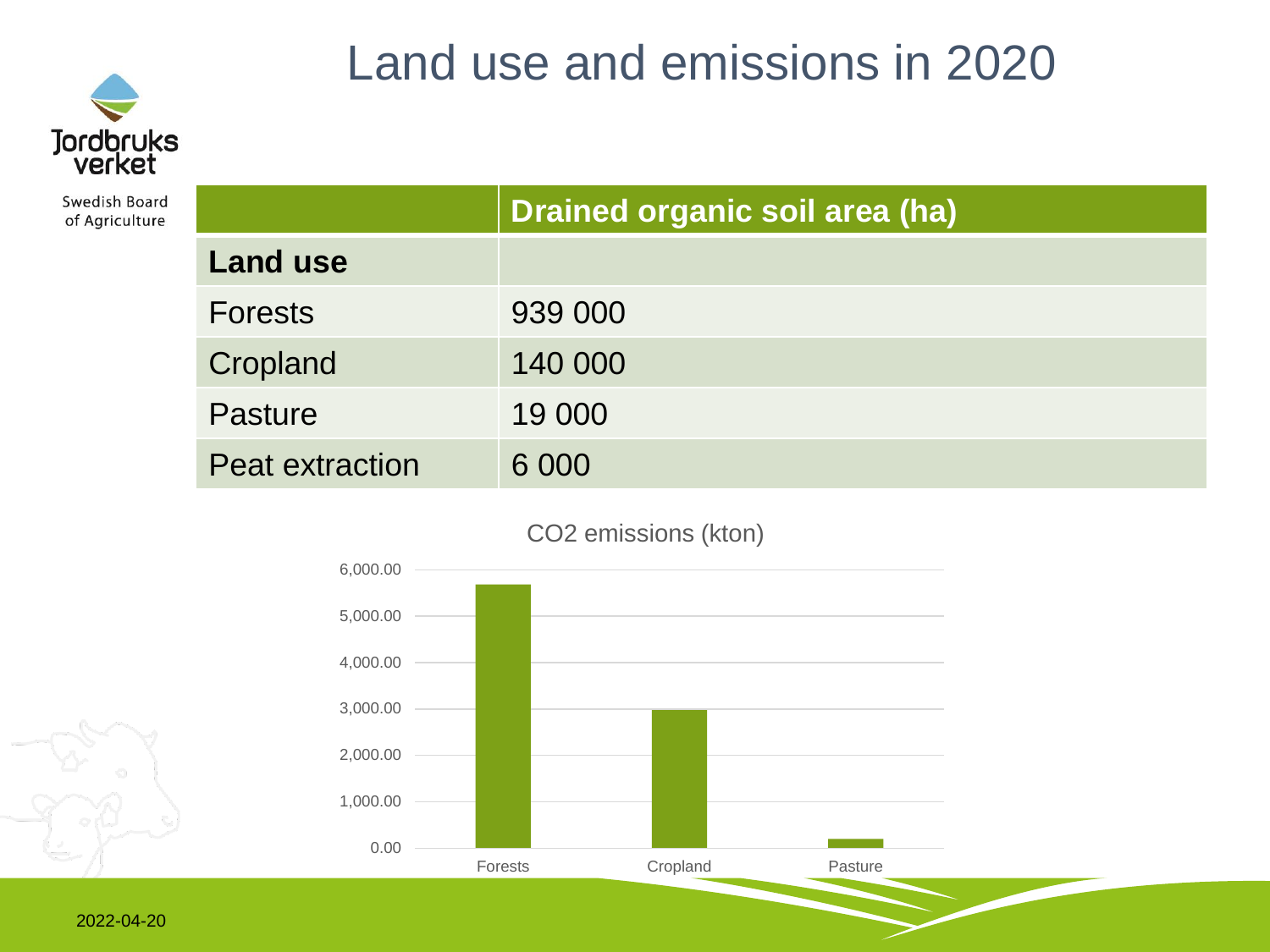

Swedish Board of Agriculture

### National targets

- Net-zero emissions by 2045
- 8 % (11 Mton CO2e) are allowed to come from complementary (negative) emissions.
- Wetlands are seen as a part of the solution but no specific target!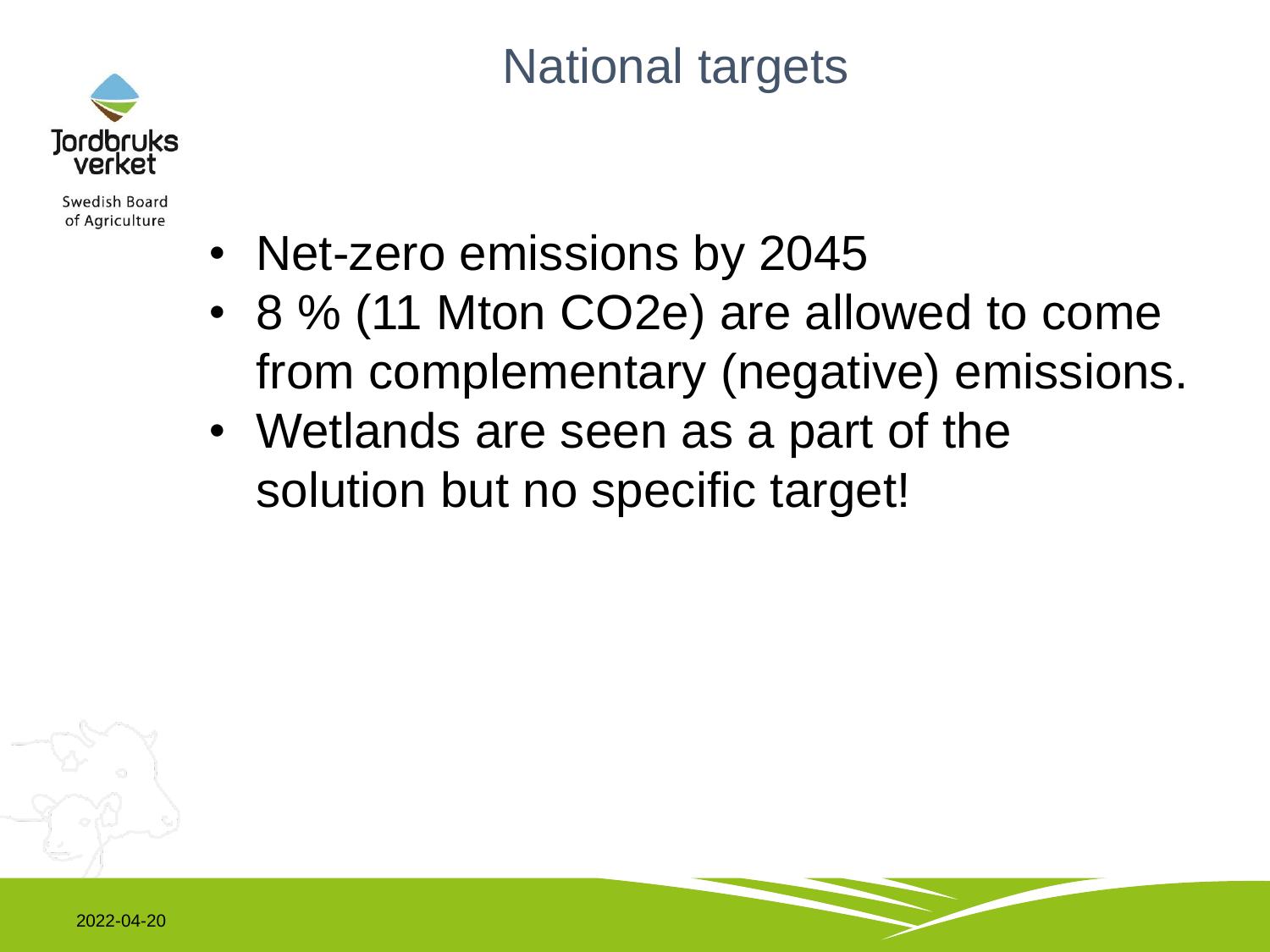

## Wetland Support (general)

Swedish Board of Agriculture

### *LONA*

- Water balance
- Groundwater supply
- GHG emission reductions
- Biodiversity
- Recreation

#### *LOVA*

**Eutrophication** 

### *LBP (RDP)*

- Water qualtiy
- Biodiversity

*ÅGP & Skyddade områden (protected areas)* Species protection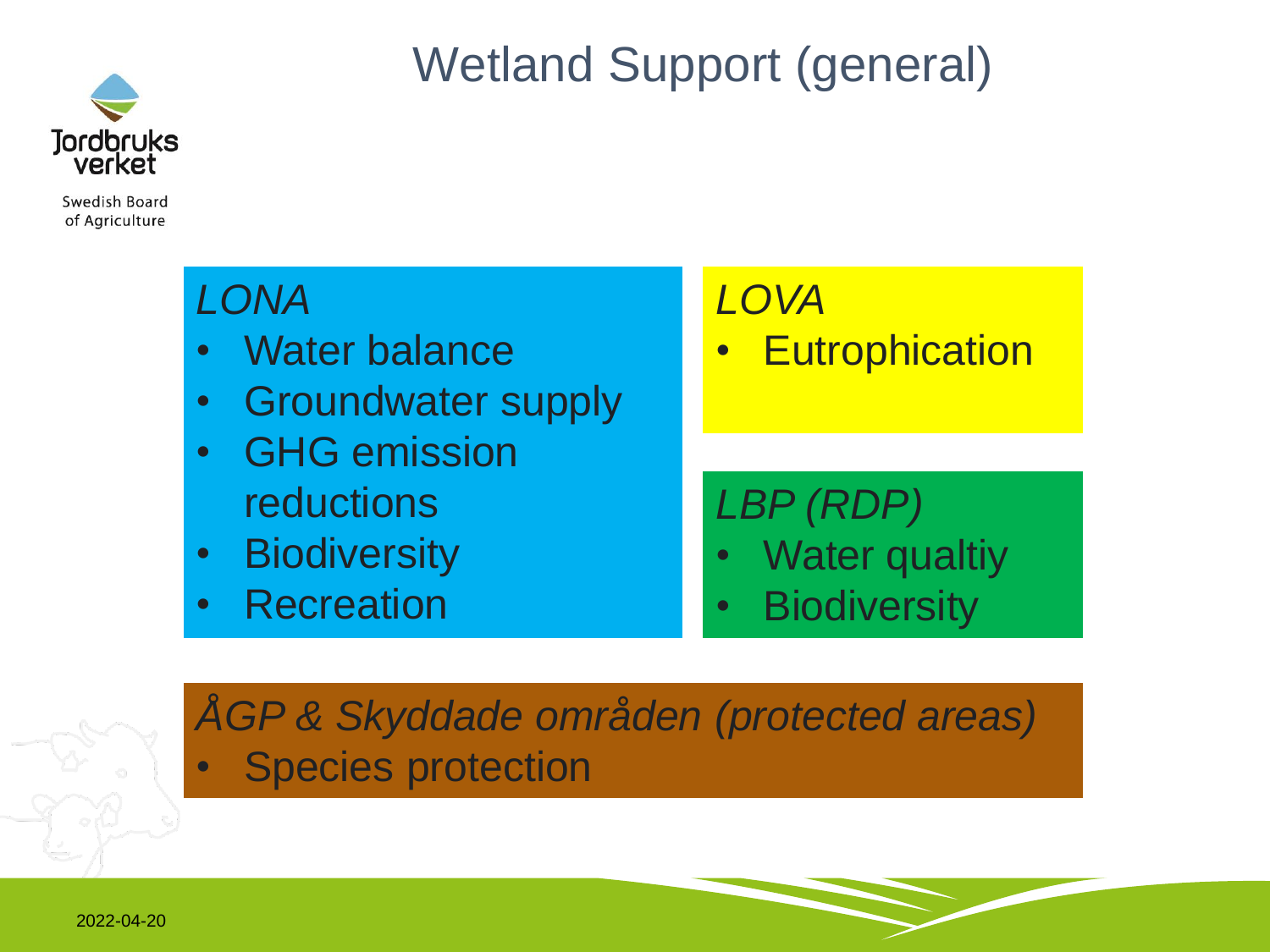## Wetland Support (general)



Swedish Board of Agriculture

Tabell 9. Arealer våtmark som anlagts eller restaurerats hydrologiskt samt restaurerats genom röjning eller hävd under 2021.

| Bidrag           | Areal hydrologiskt       | Areal våtmark som        |
|------------------|--------------------------|--------------------------|
|                  | restaurerad eller anlagd | restaurerats genom       |
|                  | våtmark (ha)             | röjning eller hävd (ha)  |
| Skyddade områden | 729c                     | 1410 <sup>c</sup>        |
| ÅGP              | 164 <sup>c</sup>         | 5 <sup>c</sup>           |
| <b>LONA</b>      | 304 <sup>b</sup>         | 57 <sup>d</sup>          |
| LOVA             | 572 <sup>b</sup>         | 0.3 <sup>d</sup>         |
| <b>LBP</b>       | 305 <sup>a</sup>         | $\overline{\phantom{0}}$ |
| <b>Totalt</b>    | 2074                     | 1472.3                   |

Uppgifter från: <sup>a</sup>Jordbruksverket, <sup>b</sup> Miljömålsuppföljningen, <sup>c</sup> SkötselDOS, <sup>d</sup>länens svar i frågeformuläret



Figure 7 Rewetting of drained organic soils on cropland. Areas are given each year. The accumulated emission reduction from soils is calculated based on the wetland area and associated emission factors.<sup>12</sup> Each wetland counts toward reductions for 20 years after rewetting.



Figure 8 Rewetting of drained organic soils on forest land financed by the Swedish state. Areas are given each year. The accumulated emission reduction from soils (CO<sub>2</sub>, CH<sub>4</sub> and N<sub>2</sub>O) is calculated based on the wetland area and associated emission factors.<sup>21</sup> Each wetland counts toward reductions for 20 years after rewetting.